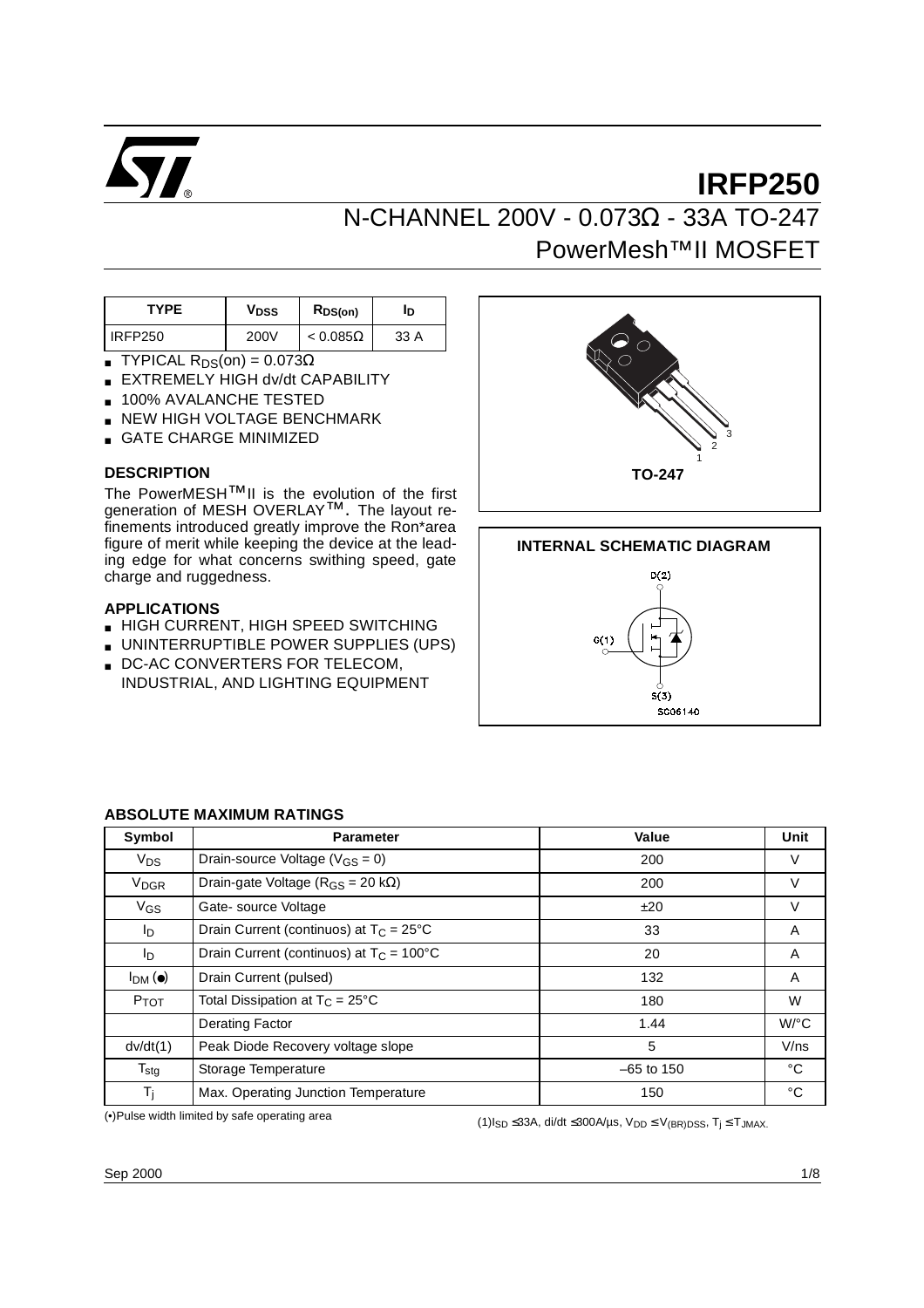## **IRFP250**

#### **THERMAL DATA**

| Rthi-case | Thermal Resistance Junction-case Max           | 0.66 | °C/W |
|-----------|------------------------------------------------|------|------|
| Rthi-amb  | Thermal Resistance Junction-ambient Max        | 30   | °C/W |
| Rthc-sink | Thermal Resistance Case-sink Typ               | 0.1  | °C/W |
| Tι        | Maximum Lead Temperature For Soldering Purpose | 300  | °C   |

#### **AVALANCHE CHARACTERISTICS**

| Symbol          | <b>Parameter</b>                                                                                       | <b>Max Value</b> | Unit |
|-----------------|--------------------------------------------------------------------------------------------------------|------------------|------|
| <b>IAR</b>      | Avalanche Current, Repetitive or Not-Repetitive<br>(pulse width limited by $T_i$ max)                  | 33               |      |
| E <sub>AS</sub> | Single Pulse Avalanche Energy<br>(starting T <sub>i</sub> = 25 °C, $I_D$ = $I_{AR}$ , $V_{DD}$ = 50 V) | 600              | mJ   |

#### **ELECTRICAL CHARACTERISTICS** (TCASE = 25 °C UNLESS OTHERWISE SPECIFIED) OFF

| Symbol        | <b>Parameter</b>                            | <b>Test Conditions</b>                         | Min. | Typ. | Max. | Unit |
|---------------|---------------------------------------------|------------------------------------------------|------|------|------|------|
| $V_{(BR)DSS}$ | Drain-source<br>Breakdown Voltage           | $I_D = 250 \mu A$ , $V_{GS} = 0$               | 200  |      |      | V    |
| <b>I</b> DSS  | Zero Gate Voltage                           | $V_{DS}$ = Max Rating                          |      |      |      | μA   |
|               | Drain Current ( $V_{GS} = 0$ )              | $V_{DS}$ = Max Rating, T <sub>C</sub> = 125 °C |      |      | 50   | μA   |
| IGSS          | Gate-body Leakage<br>Current $(V_{DS} = 0)$ | $V_{GS} = \pm 30V$                             |      |      | ±100 | nA   |

### ON (1)

| Symbol       | <b>Parameter</b>                     | <b>Test Conditions</b>                                                 | Min. | Typ.  | Max.  | Unit |
|--------------|--------------------------------------|------------------------------------------------------------------------|------|-------|-------|------|
| $V_{GS(th)}$ | Gate Threshold Voltage               | $V_{DS} = V_{GS}$ , $I_D = 250 \mu A$                                  |      | 3     | 4     |      |
| $R_{DS(on)}$ | Static Drain-source On<br>Resistance | $V_{GS}$ = 10V, $I_D$ = 16A                                            |      | 0.073 | 0.085 | Ω    |
| $I_{D(0n)}$  | On State Drain Current               | $V_{DS}$ > $I_{D(0n)}$ x $R_{DS(0n)max}$<br>$V$ <sub>GS</sub> = 10 $V$ | 33   |       |       |      |

### DYNAMIC

| Symbol           | <b>Parameter</b>                       | <b>Test Conditions</b>                                 | Min. | Typ. | Max. | Unit |
|------------------|----------------------------------------|--------------------------------------------------------|------|------|------|------|
| <b>g</b> fs      | <b>Forward Transconductance</b>        | $V_{DS}$ > $I_{D(on)}$ x $R_{DS(on)max}$<br>$ln = 16A$ | 10   | 25   |      | S    |
| $C_{iss}$        | Input Capacitance                      | $V_{DS}$ = 25V, f = 1 MHz, $V_{GS}$ = 0                |      | 2850 |      | pF   |
| $C_{\text{oss}}$ | <b>Output Capacitance</b>              |                                                        |      | 420  |      | pF   |
| C <sub>rss</sub> | <b>Reverse Transfer</b><br>Capacitance |                                                        |      | 120  |      | рF   |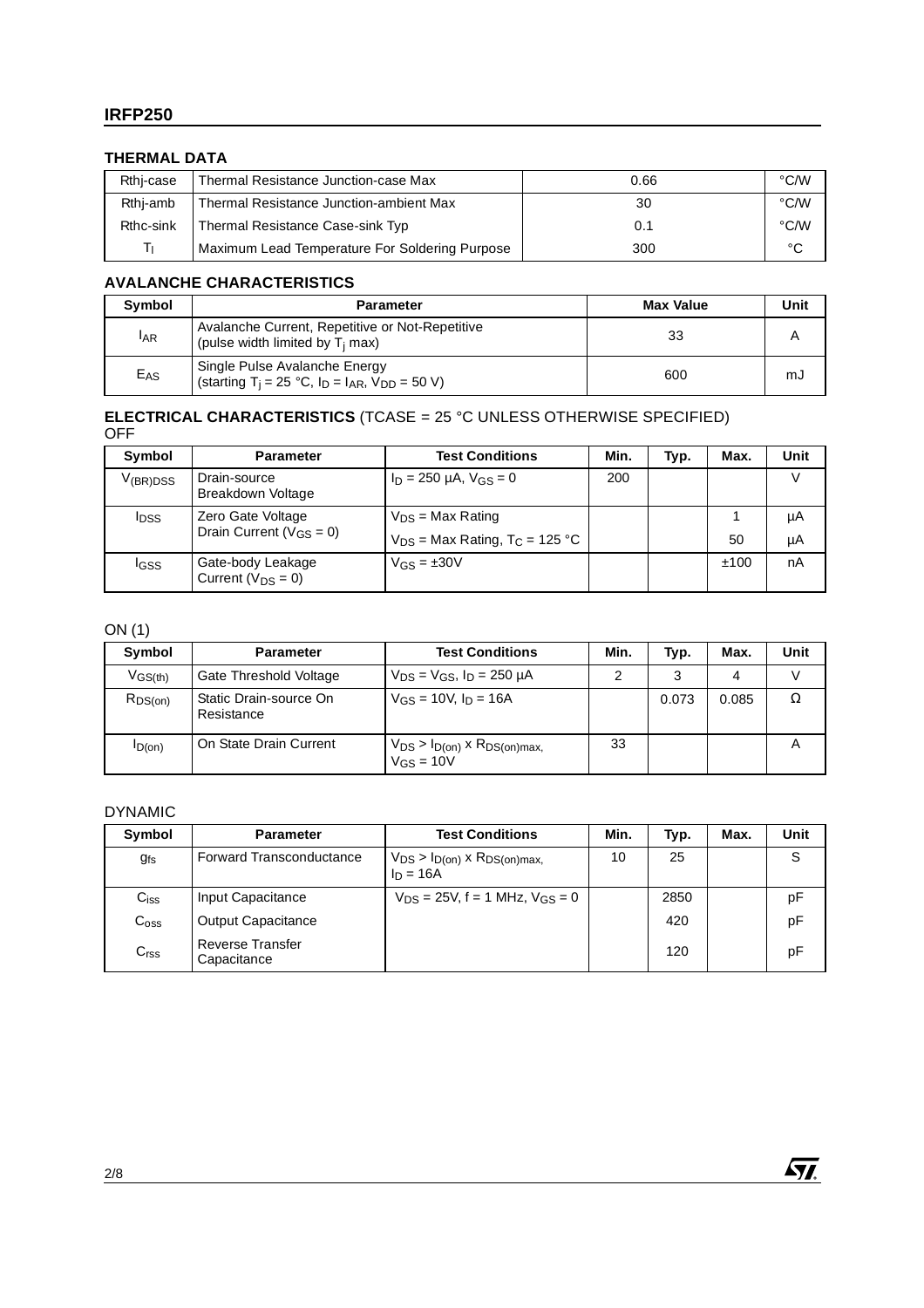#### **ELECTRICAL CHARACTERISTICS** (CONTINUED)

#### SWITCHING ON

| Symbol          | <b>Parameter</b>         | <b>Test Conditions</b>                                         | Min. | Typ. | Max. | Unit |
|-----------------|--------------------------|----------------------------------------------------------------|------|------|------|------|
| $t_{d(on)}$     | Turn-on Delay Time       | $V_{DD} = 100V$ , $I_D = 16 A$                                 |      | 25   |      | ns   |
| tr              | <b>Rise Time</b>         | $RG = 4.7\Omega$ , $VGS = 10V$<br>(see test circuit, Figure 3) |      | 50   |      | ns   |
| $Q_{q}$         | <b>Total Gate Charge</b> | $V_{DD} = 160V$ , $I_D = 33 A$ ,                               |      | 117  | 158  | nC   |
| $Q_{\text{gs}}$ | Gate-Source Charge       | $V_{GS} = 10V$ , R <sub>G</sub> = 4.7 $\Omega$                 |      | 15   |      | nC   |
| $Q_{\text{gd}}$ | Gate-Drain Charge        |                                                                |      | 50   |      | nC   |

#### SWITCHING OFF

| Symbol                | <b>Parameter</b>      | <b>Test Conditions</b>                                             | Min. | Typ. | Max. | Unit |
|-----------------------|-----------------------|--------------------------------------------------------------------|------|------|------|------|
| t <sub>r</sub> (Voff) | Off-voltage Rise Time | $V_{DD} = 160V$ , $I_D = 16 A$ ,                                   |      | 60   |      | ns   |
| t۴                    | <b>Fall Time</b>      | $R_G = 4.7\Omega$ , $V_{GS} = 10V$<br>(see test circuit, Figure 5) |      | 40   |      | ns   |
| $t_c$                 | Cross-over Time       |                                                                    |      | 100  |      | ns   |

#### SOURCE DRAIN DIODE

| Symbol          | <b>Parameter</b>                | <b>Test Conditions</b>                                                 | Min. | Typ. | Max. | Unit |
|-----------------|---------------------------------|------------------------------------------------------------------------|------|------|------|------|
| I <sub>SD</sub> | Source-drain Current            |                                                                        |      |      | 33   | Α    |
| $I_{SDM}$ $(2)$ | Source-drain Current (pulsed)   |                                                                        |      |      | 132  | A    |
| $V_{SD}(1)$     | Forward On Voltage              | $I_{SD} = 33$ A, $V_{GS} = 0$                                          |      |      | 1.6  | V    |
| $t_{rr}$        | Reverse Recovery Time           | $I_{SD} = 33$ A, di/dt = 100A/µs,                                      |      | 370  |      | ns   |
| $Q_{rr}$        | Reverse Recovery Charge         | $V_{DD} = 100V$ , $T_i = 150^{\circ}C$<br>(see test circuit, Figure 5) |      | 5.4  |      | μC   |
| <b>IRRM</b>     | <b>Reverse Recovery Current</b> |                                                                        |      | 29   |      | Α    |

Note: 1. Pulsed: Pulse duration =  $300 \,\mu s$ , duty cycle 1.5 %.

2. Pulse width limited by safe operating area.



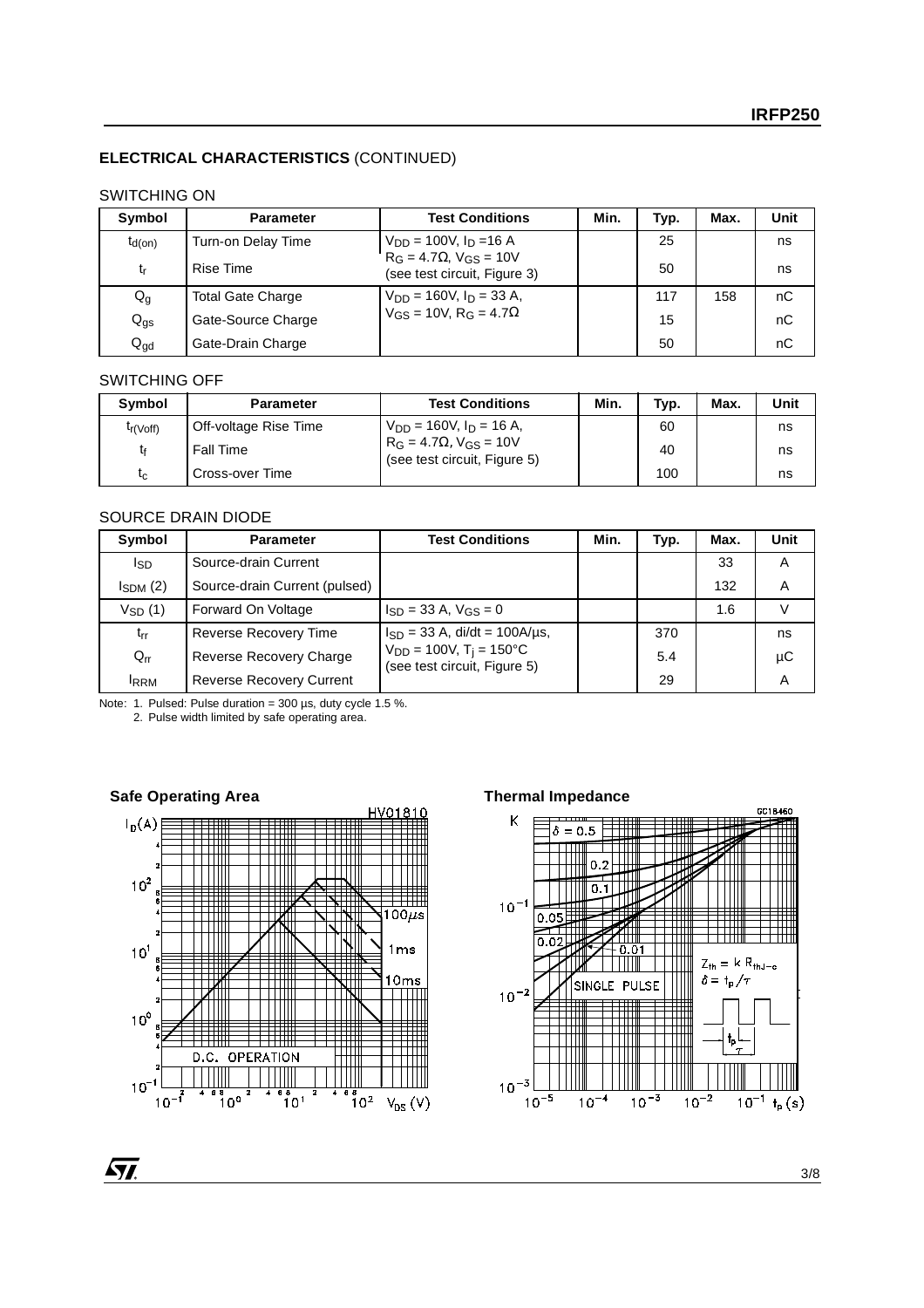

**Tranconductance**



**Gate Charge vs Gate-source Voltage**



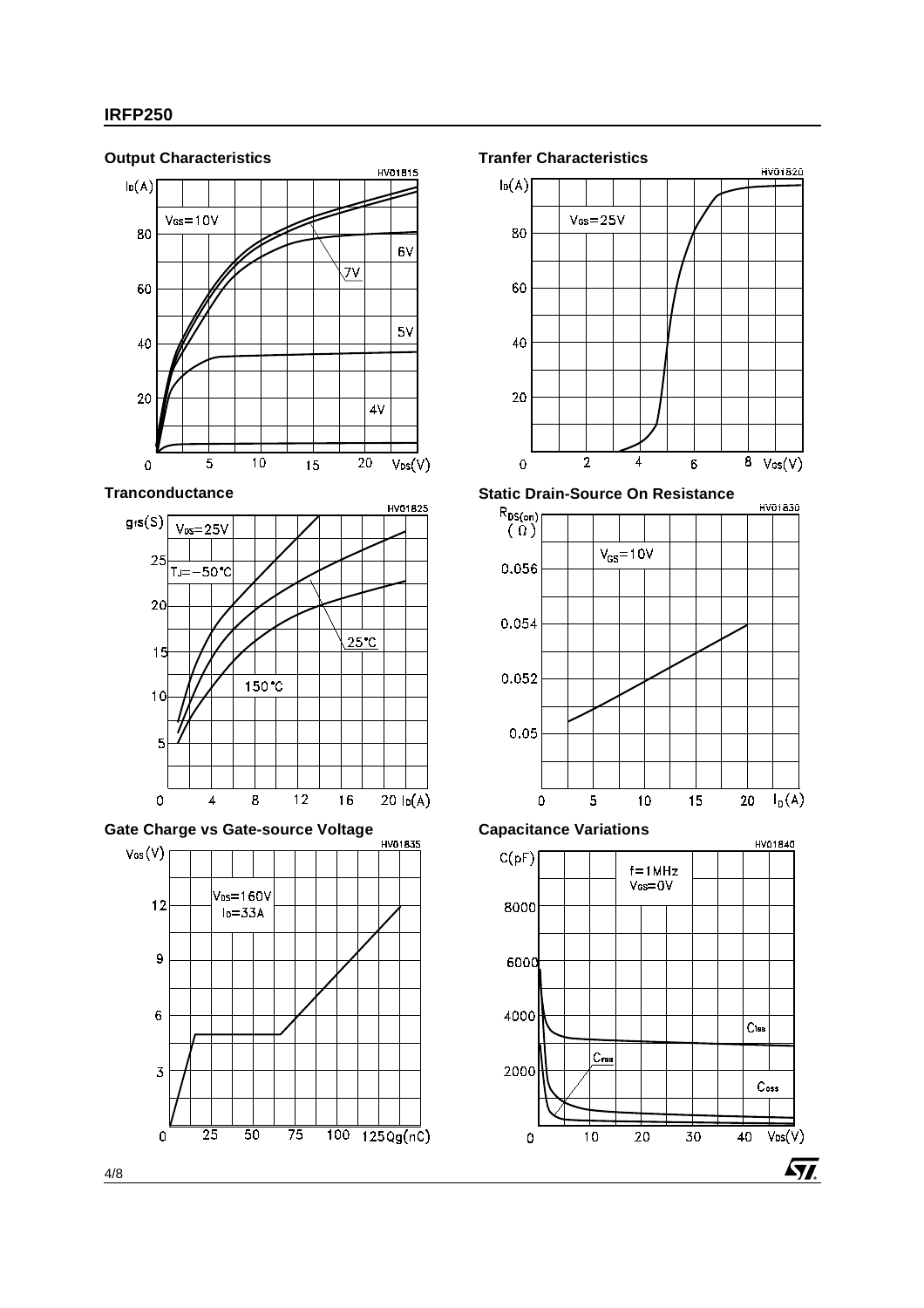

# **Normalized Gate Thereshold Voltage vs Temp. Normalized On Resistance vs Temperature**<br> **NO01750**



**Source-drain Diode Forward Characteristics**

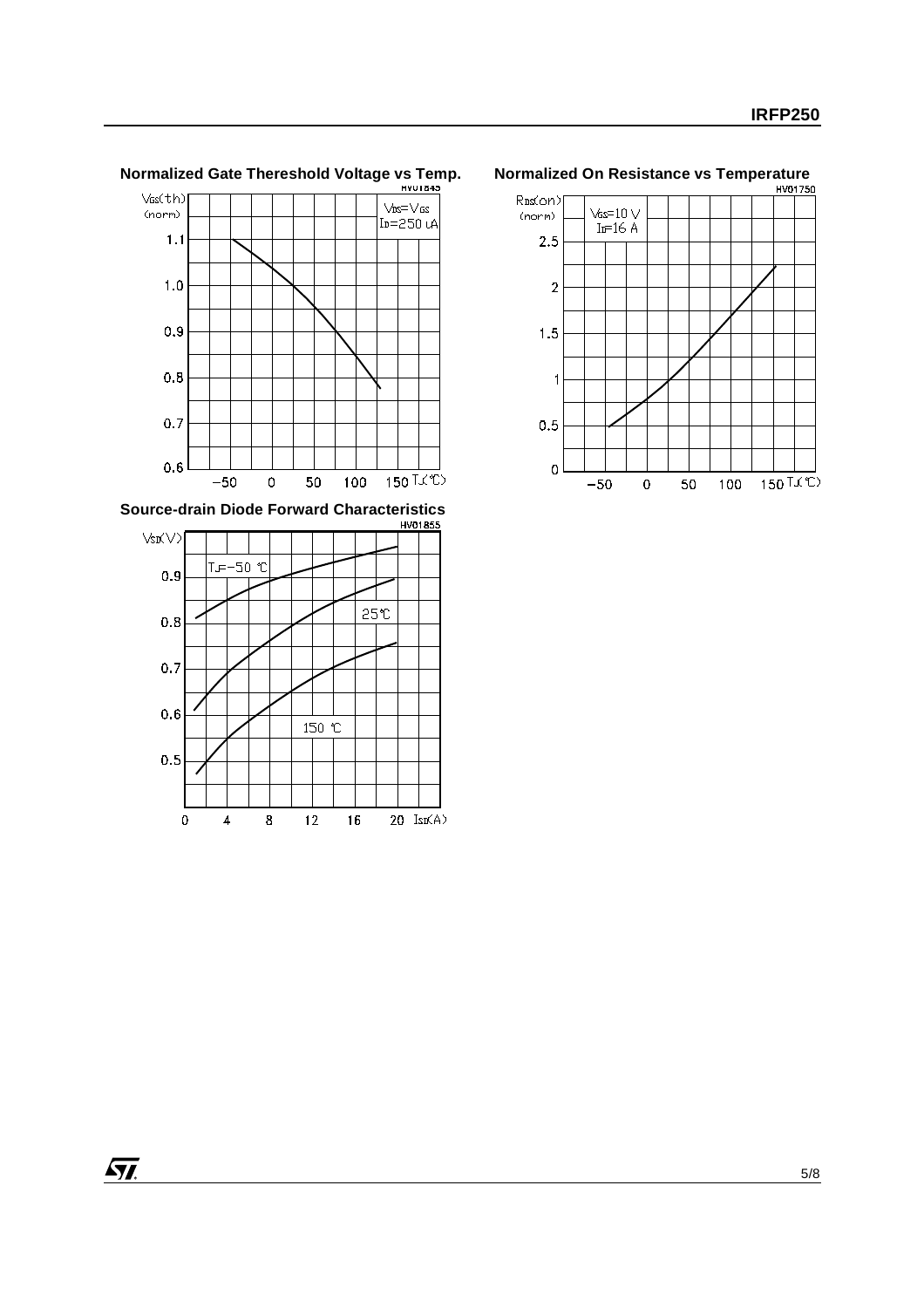### **IRFP250**

**Fig. 1:** Unclamped Inductive Load Test Circuit **Fig. 2:** Unclamped Inductive Waveform



**Fig. 3:** Switching Times Test Circuit For Resistive Load



**Fig. 5:** Test Circuit For Inductive Load Switching And Diode Recovery Times





**Fig. 4:** Gate Charge test Circuit

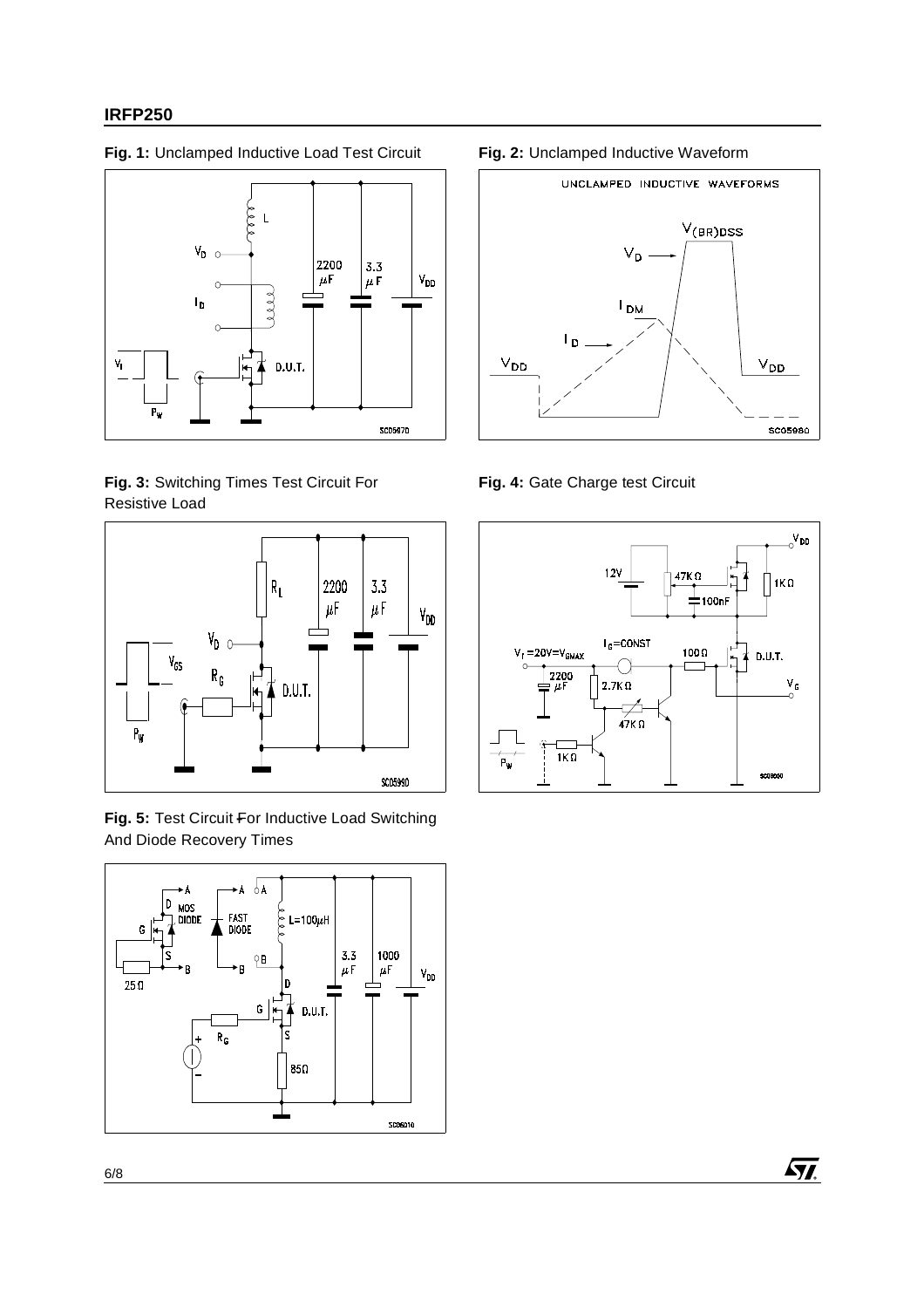|                |                |      |      |       | inch  |       |
|----------------|----------------|------|------|-------|-------|-------|
| DIM.           |                | mm   |      |       |       |       |
|                | MIN.           | TYP. | MAX. | MIN.  | TYP.  | MAX.  |
| A              | 4.7            |      | 5.3  | 0.185 |       | 0.209 |
| D              | 2.2            |      | 2.6  | 0.087 |       | 0.102 |
| Ε              | 0.4            |      | 0.8  | 0.016 |       | 0.031 |
| $\mathsf F$    | 1              |      | 1.4  | 0.039 |       | 0.055 |
| F <sub>3</sub> | 2              |      | 2.4  | 0.079 |       | 0.094 |
| F <sub>4</sub> | 3              |      | 3.4  | 0.118 |       | 0.134 |
| G              |                | 10.9 |      |       | 0.429 |       |
| H              | 15.3           |      | 15.9 | 0.602 |       | 0.626 |
| L              | 19.7           |      | 20.3 | 0.776 |       | 0.779 |
| L <sub>3</sub> | 14.2           |      | 14.8 | 0.559 |       | 0.582 |
| L4             |                | 34.6 |      |       | 1.362 |       |
| L <sub>5</sub> |                | 5.5  |      |       | 0.217 |       |
| M              | $\overline{2}$ |      | 3    | 0.079 |       | 0.118 |

## **TO-247 MECHANICAL DATA**



 $\overline{\mathbf{M}}$